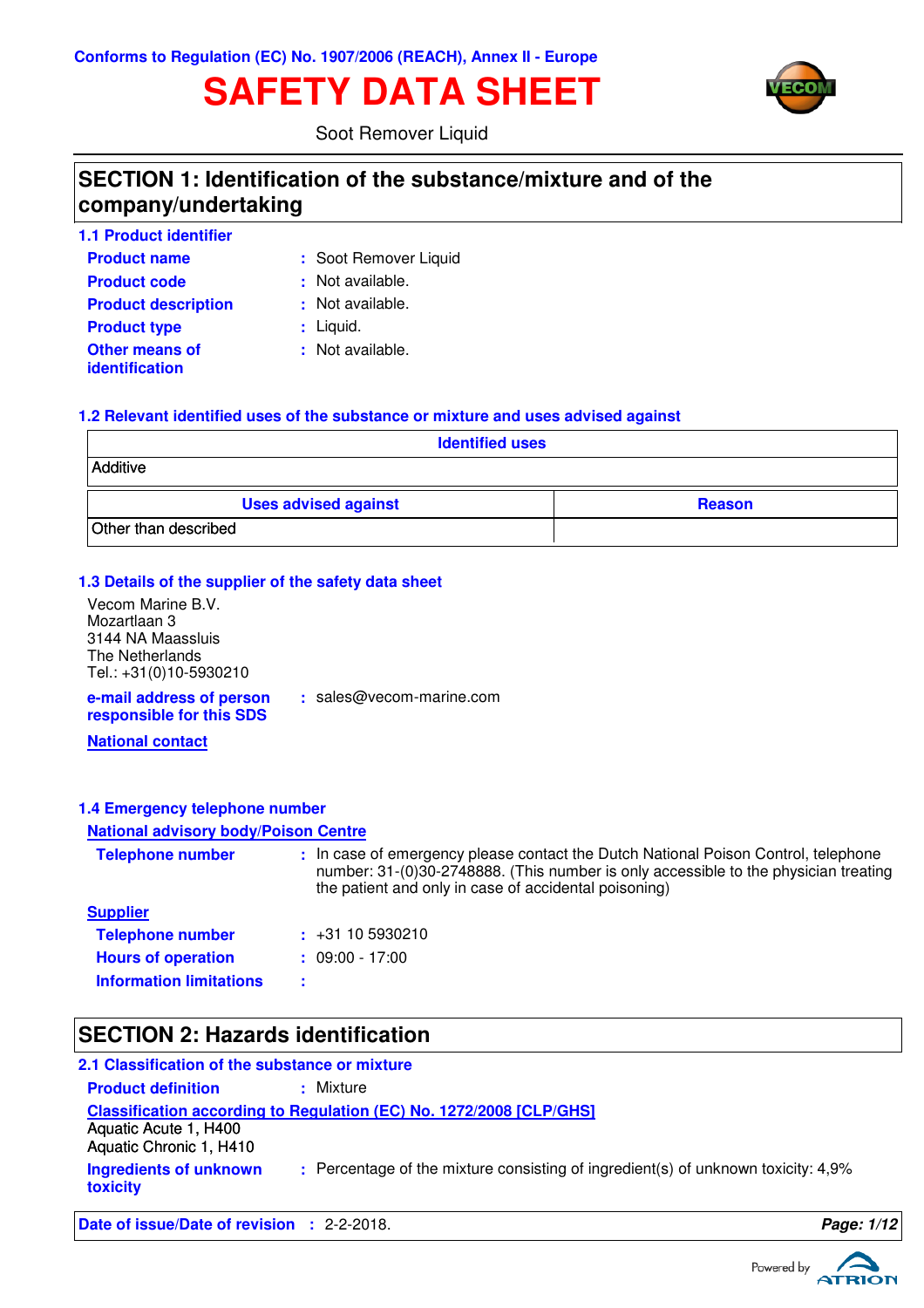**2.2 Label elements**

**Hazard pictograms :**

### **SECTION 2: Hazards identification**

| Ingredients of unknown<br>ecotoxicity                         | : Percentage of the mixture consisting of ingredient(s) of unknown hazards to the<br>aquatic environment: 10% |
|---------------------------------------------------------------|---------------------------------------------------------------------------------------------------------------|
| <b>Classification according to Directive 1999/45/EC [DPD]</b> |                                                                                                               |
|                                                               | The product is classified as dangerous according to Directive 1999/45/EC and its amendments.                  |
| <b>Classification</b>                                         | $\pm$ N: R50/53                                                                                               |

**Environmental hazards :** Very toxic to aquatic organisms, may cause long-term adverse effects in the aquatic environment.

See Section 16 for the full text of the R phrases or H statements declared above.

See Section 11 for more detailed information on health effects and symptoms.

| <b>Signal word</b>                                                   | : Warning                                                                                                            |
|----------------------------------------------------------------------|----------------------------------------------------------------------------------------------------------------------|
| <b>Hazard statements</b>                                             | : Very toxic to aquatic life with long lasting effects.                                                              |
| <b>Precautionary statements</b>                                      |                                                                                                                      |
| <b>Prevention</b>                                                    | : Avoid release to the environment.                                                                                  |
| <b>Response</b>                                                      | : Collect spillage.                                                                                                  |
| <b>Storage</b>                                                       | Not applicable.<br>÷.                                                                                                |
| <b>Disposal</b>                                                      | Dispose of contents and container in accordance with all local, regional, national and<br>international regulations. |
| <b>Supplemental label</b><br>elements                                | : Not applicable.                                                                                                    |
| <b>Special packaging requirements</b>                                |                                                                                                                      |
| <b>Containers to be fitted</b><br>with child-resistant<br>fastenings | : Not applicable.                                                                                                    |
| Tactile warning of danger : Not applicable.                          |                                                                                                                      |
| <b>2.3 Other hazards</b>                                             |                                                                                                                      |
| Other hazards which do<br>not result in classification               | : Not available.                                                                                                     |

## **SECTION 3: Composition/information on ingredients**

| <b>Substance/mixture</b>                   | : Mixture                                                                                                    |                   |                                                        |                                                                                                                                                                      |                |
|--------------------------------------------|--------------------------------------------------------------------------------------------------------------|-------------------|--------------------------------------------------------|----------------------------------------------------------------------------------------------------------------------------------------------------------------------|----------------|
|                                            |                                                                                                              |                   |                                                        | <b>Classification</b>                                                                                                                                                |                |
| <b>Product/ingredient</b><br>name          | <b>Identifiers</b>                                                                                           | $\frac{9}{6}$     | 67/548/EEC                                             | <b>Regulation (EC) No.</b><br>1272/2008 [CLP]                                                                                                                        | <b>Type</b>    |
| ammonium nitrate<br>copper sulphate        | EC: 229-347-8<br>CAS: 6484-52-2<br>EC: 231-847-6<br>CAS: 7758-98-7<br>Index: 3.1: ID299<br>3.2: 029-004-00-0 | $5 - 10$<br>$3-5$ | O; R8<br>Xi; R36<br>Xn; R22<br>Xi; R36/38<br>N; R50/53 | Ox. Sol. 3, H272<br>Eye Irrit. 2, H319<br>Acute Tox. 4, H302<br><b>Skin Irrit. 2, H315</b><br>Eye Irrit. 2, H319<br>Aquatic Acute 1, H400<br>Aquatic Chronic 1, H410 | $[1]$<br>$[1]$ |
| Date of issue/Date of revision : 2-2-2018. |                                                                                                              |                   |                                                        |                                                                                                                                                                      | Page: 2/12     |

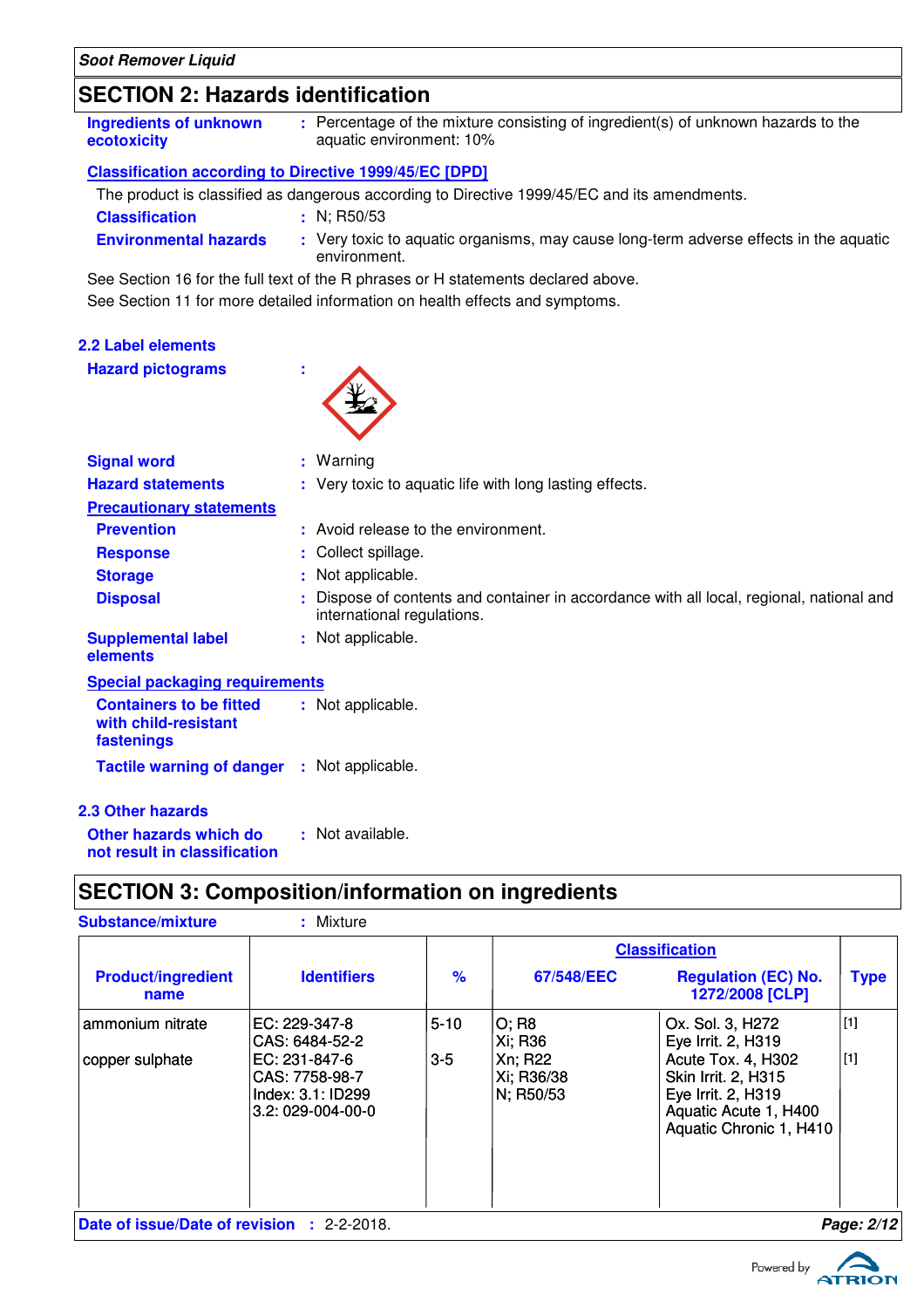### **SECTION 3: Composition/information on ingredients**

|  | <b>See Section 16 for</b><br>the full text of the $R-$ full text of the H<br>phrases declared<br>'above. | <b>See Section 16 for the</b><br>statements declared<br>l above. |  |
|--|----------------------------------------------------------------------------------------------------------|------------------------------------------------------------------|--|
|--|----------------------------------------------------------------------------------------------------------|------------------------------------------------------------------|--|

There are no additional ingredients present which, within the current knowledge of the supplier and in the concentrations applicable, are classified as hazardous to health or the environment, are PBTs or vPvBs or have been assigned a workplace exposure limit and hence require reporting in this section.

**Tyne** 

[1] Substance classified with a health or environmental hazard

[2] Substance with a workplace exposure limit

[3] Substance meets the criteria for PBT according to Regulation (EC) No. 1907/2006, Annex XIII

[4] Substance meets the criteria for vPvB according to Regulation (EC) No. 1907/2006, Annex XIII

Occupational exposure limits, if available, are listed in Section 8.

### **SECTION 4: First aid measures**

#### **4.1 Description of first aid measures**

| <b>General</b>                    | : In all cases of doubt, or when symptoms persist, seek medical attention. Never give<br>anything by mouth to an unconscious person. If unconscious, place in recovery<br>position and seek medical advice. |
|-----------------------------------|-------------------------------------------------------------------------------------------------------------------------------------------------------------------------------------------------------------|
| <b>Eye contact</b>                | : Check for and remove any contact lenses. Immediately flush eyes with running water<br>for at least 15 minutes, keeping eyelids open. Seek immediate medical attention.                                    |
| <b>Inhalation</b>                 | : Remove to fresh air. Keep person warm and at rest. If not breathing, if breathing is<br>irregular or if respiratory arrest occurs, provide artificial respiration or oxygen by<br>trained personnel.      |
| <b>Skin contact</b>               | : Remove contaminated clothing and shoes. Wash skin thoroughly with soap and<br>water or use recognised skin cleanser. Do NOT use solvents or thinners.                                                     |
| <b>Ingestion</b>                  | : If swallowed, seek medical advice immediately and show the container or label.<br>Keep person warm and at rest. Do not induce vomiting.                                                                   |
| <b>Protection of first-aiders</b> | : No action shall be taken involving any personal risk or without suitable training. It<br>may be dangerous to the person providing aid to give mouth-to-mouth resuscitation.                               |

#### **4.2 Most important symptoms and effects, both acute and delayed**

There are no data available on the preparation itself. The preparation has been assessed following the conventional method of the Dangerous Preparations Directive 1999/45/EC and classified for toxicological hazards accordingly. See sections 3 and 15 for details.

Exposure to component solvent vapour concentrations in excess of the stated occupational exposure limit may result in adverse health effects such as mucous membrane and respiratory system irritation and adverse effects on the kidneys, liver and central nervous system. Symptoms and signs include headache, dizziness, fatigue, muscular weakness, drowsiness and, in extreme cases, loss of consciousness.

Solvents may cause some of the above effects by absorption through the skin. Repeated or prolonged contact with the preparation may cause removal of natural fat from the skin, resulting in non-allergic contact dermatitis and absorption through the skin.

If splashed in the eyes, the liquid may cause irritation and reversible damage.

Ingestion may cause nausea, diarrhea and vomiting.

This takes into account, where known, delayed and immediate effects and also chronic effects of components from short-term and long-term exposure by oral, inhalation and dermal routes of exposure and eye contact.

#### **4.3 Indication of any immediate medical attention and special treatment needed**

| <b>Notes to physician</b>  | In case of inhalation of decomposition products in a fire, symptoms may be delayed.<br>The exposed person may need to be kept under medical surveillance for 48 hours. |
|----------------------------|------------------------------------------------------------------------------------------------------------------------------------------------------------------------|
| <b>Specific treatments</b> | No specific treatment.                                                                                                                                                 |

See toxicological information (Section 11)

**Date of issue/Date of revision :** 2-2-2018. **Page: 3/1 Page: 3/12** 

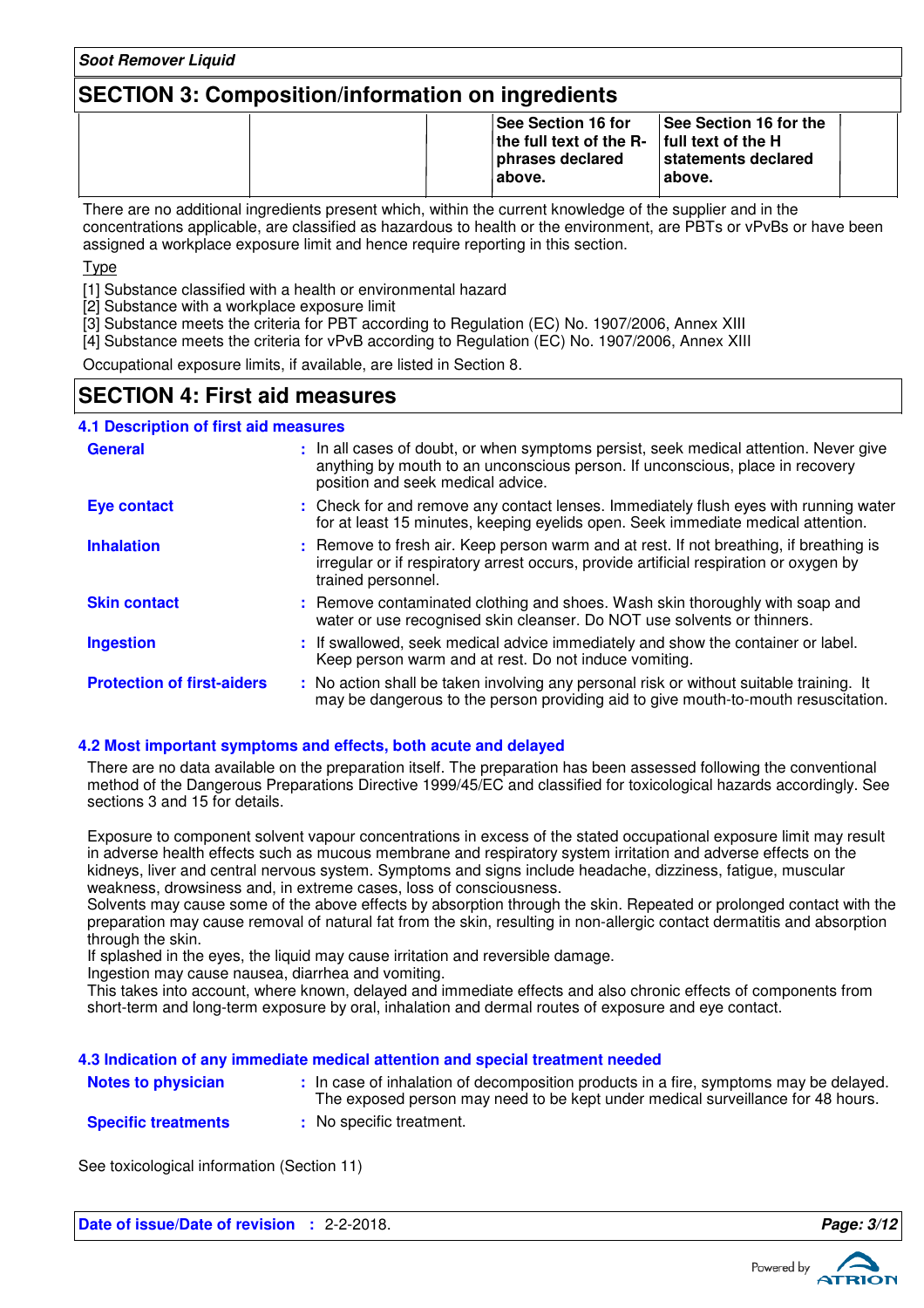### **SECTION 5: Firefighting measures**

| 5.1 Extinguishing media<br><b>Suitable extinguishing</b>  | $:$ Recommended: alcohol-resistant foam, $CO2$ , powders, water spray.                                                       |
|-----------------------------------------------------------|------------------------------------------------------------------------------------------------------------------------------|
| media                                                     |                                                                                                                              |
| <b>Unsuitable extinguishing</b><br>media                  | : Do not use water jet.                                                                                                      |
| 5.2 Special hazards arising from the substance or mixture |                                                                                                                              |
| <b>Hazards from the</b><br>substance or mixture           | : Fire will produce dense black smoke. Exposure to decomposition products may<br>cause a health hazard.                      |
| <b>Hazardous thermal</b><br>decomposition products        | : Decomposition products may include the following materials: carbon monoxide,<br>carbon dioxide, smoke, oxides of nitrogen. |
| <b>5.3 Advice for firefighters</b>                        |                                                                                                                              |
| <b>Special protective actions</b><br>for fire-fighters    | : Cool closed containers exposed to fire with water. Do not release runoff from fire to<br>drains or watercourses.           |
| <b>Special protective</b><br>equipment for fire-fighters  | : Appropriate breathing apparatus may be required.                                                                           |

### **SECTION 6: Accidental release measures**

|                                                                        | 6.1 Personal precautions, protective equipment and emergency procedures                                                                                                                                                                                                            |
|------------------------------------------------------------------------|------------------------------------------------------------------------------------------------------------------------------------------------------------------------------------------------------------------------------------------------------------------------------------|
| For non-emergency<br>personnel                                         | : Exclude sources of ignition and ventilate the area. Avoid breathing vapour or mist.<br>Refer to protective measures listed in sections 7 and 8.                                                                                                                                  |
| For emergency responders                                               | : If specialised clothing is required to deal with the spillage, take note of any<br>information in Section 8 on suitable and unsuitable materials. See also the<br>information in "For non-emergency personnel".                                                                  |
| <b>6.2 Environmental</b><br>precautions                                | : Do not allow to enter drains or watercourses. If the product contaminates lakes,<br>rivers, or sewers, inform the appropriate authorities in accordance with local<br>regulations.                                                                                               |
| <b>6.3 Methods and materials</b><br>for containment and<br>cleaning up | : Contain and collect spillage with non-combustible, absorbent material e.g. sand,<br>earth, vermiculite or diatomaceous earth and place in container for disposal<br>according to local regulations (see section 13). Preferably clean with a detergent.<br>Avoid using solvents. |
| <b>6.4 Reference to other</b><br><b>sections</b>                       | : See Section 1 for emergency contact information.<br>See Section 8 for information on appropriate personal protective equipment.<br>See Section 13 for additional waste treatment information.                                                                                    |

### **SECTION 7: Handling and storage**

The information in this section contains generic advice and guidance. The list of Identified Uses in Section 1 should be consulted for any available use-specific information provided in the Exposure Scenario(s).

| <b>7.1 Precautions for safe</b><br>handling       | : Prevent the creation of flammable or explosive concentrations of vapours in air and<br>avoid vapour concentrations higher than the occupational exposure limits.<br>In addition, the product should only be used in areas from which all naked lights and<br>other sources of ignition have been excluded. Electrical equipment should be<br>protected to the appropriate standard.<br>To dissipate static electricity during transfer, earth drum and connect to receiving<br>container with bonding strap. Operators should wear antistatic footwear and clothing<br>and floors should be of the conducting type.<br>Keep away from heat, sparks and flame. No sparking tools should be used.<br>Avoid contact with skin and eyes. Avoid the inhalation of dust, particulates, spray or<br>mist arising from the application of this preparation. Avoid inhalation of dust from |            |
|---------------------------------------------------|-------------------------------------------------------------------------------------------------------------------------------------------------------------------------------------------------------------------------------------------------------------------------------------------------------------------------------------------------------------------------------------------------------------------------------------------------------------------------------------------------------------------------------------------------------------------------------------------------------------------------------------------------------------------------------------------------------------------------------------------------------------------------------------------------------------------------------------------------------------------------------------|------------|
| <b>Date of issue/Date of revision : 2-2-2018.</b> |                                                                                                                                                                                                                                                                                                                                                                                                                                                                                                                                                                                                                                                                                                                                                                                                                                                                                     | Page: 4/12 |

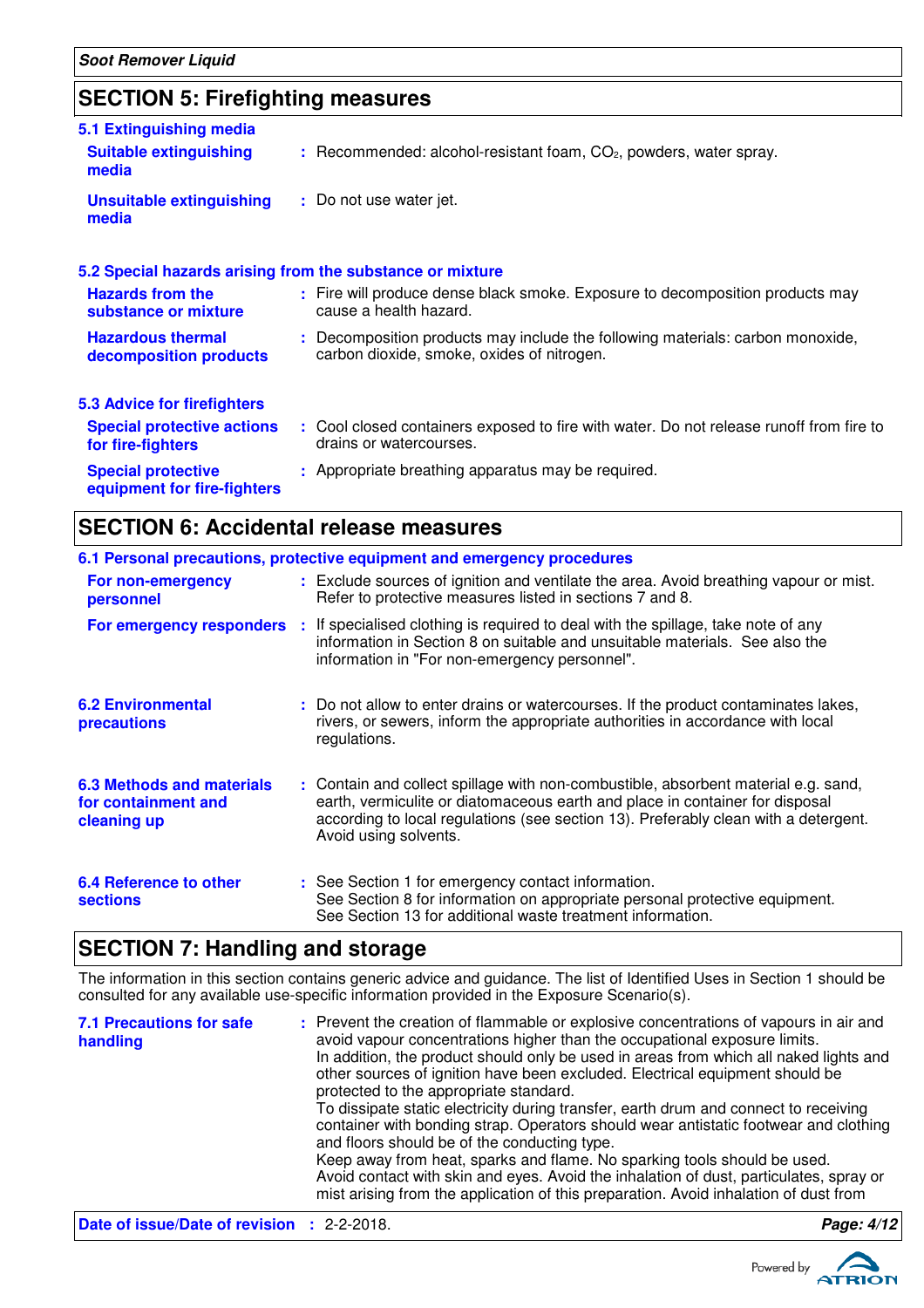### **SECTION 7: Handling and storage**

|                                                                                                            | sanding.<br>Eating, drinking and smoking should be prohibited in areas where this material is<br>handled, stored and processed.<br>Put on appropriate personal protective equipment (see Section 8).<br>Never use pressure to empty. Container is not a pressure vessel.<br>Always keep in containers made from the same material as the original one.<br>Comply with the health and safety at work laws.<br>Information on fire and explosion protection<br>Vapours are heavier than air and may spread along floors. Vapours may form<br>explosive mixtures with air. |
|------------------------------------------------------------------------------------------------------------|-------------------------------------------------------------------------------------------------------------------------------------------------------------------------------------------------------------------------------------------------------------------------------------------------------------------------------------------------------------------------------------------------------------------------------------------------------------------------------------------------------------------------------------------------------------------------|
| <b>7.2 Conditions for safe</b><br>storage, including any<br><b>incompatibilities</b>                       | : Store in accordance with local regulations.<br>Notes on joint storage<br>Keep away from: oxidising agents, strong alkalis, strong acids.<br>Additional information on storage conditions<br>Observe label precautions. Store in a dry, cool and well-ventilated area. Keep away<br>from heat and direct sunlight. Keep away from sources of ignition. No smoking.<br>Prevent unauthorised access. Containers that have been opened must be carefully<br>resealed and kept upright to prevent leakage.                                                                 |
| 7.3 Specific end use(s)<br><b>Recommendations</b><br><b>Industrial sector specific</b><br><b>solutions</b> | : Not available.<br>: Not available.                                                                                                                                                                                                                                                                                                                                                                                                                                                                                                                                    |

### **SECTION 8: Exposure controls/personal protection**

The information in this section contains generic advice and guidance. The list of Identified Uses in Section 1 should be consulted for any available use-specific information provided in the Exposure Scenario(s).

#### **8.1 Control parameters**

#### **Occupational exposure limits**

No exposure limit value known.

**Recommended monitoring procedures :** If this product contains ingredients with exposure limits, personal, workplace atmosphere or biological monitoring may be required to determine the effectiveness of the ventilation or other control measures and/or the necessity to use respiratory protective equipment. Reference should be made to European Standard EN 689 for methods for the assessment of exposure by inhalation to chemical agents and national guidance documents for methods for the determination of hazardous substances.

**Derived effect levels**

No DELs available.

#### **Predicted effect concentrations**

No PECs available.

#### **8.2 Exposure controls**

**Appropriate engineering controls**

Provide adequate ventilation. Where reasonably practicable, this should be achieved **:** by the use of local exhaust ventilation and good general extraction. If these are not sufficient to maintain concentrations of particulates and solvent vapours below the OEL, suitable respiratory protection must be worn.

**Individual protection measures**

```
Date of issue/Date of revision : 2-2-2018. Page: 5/12
```
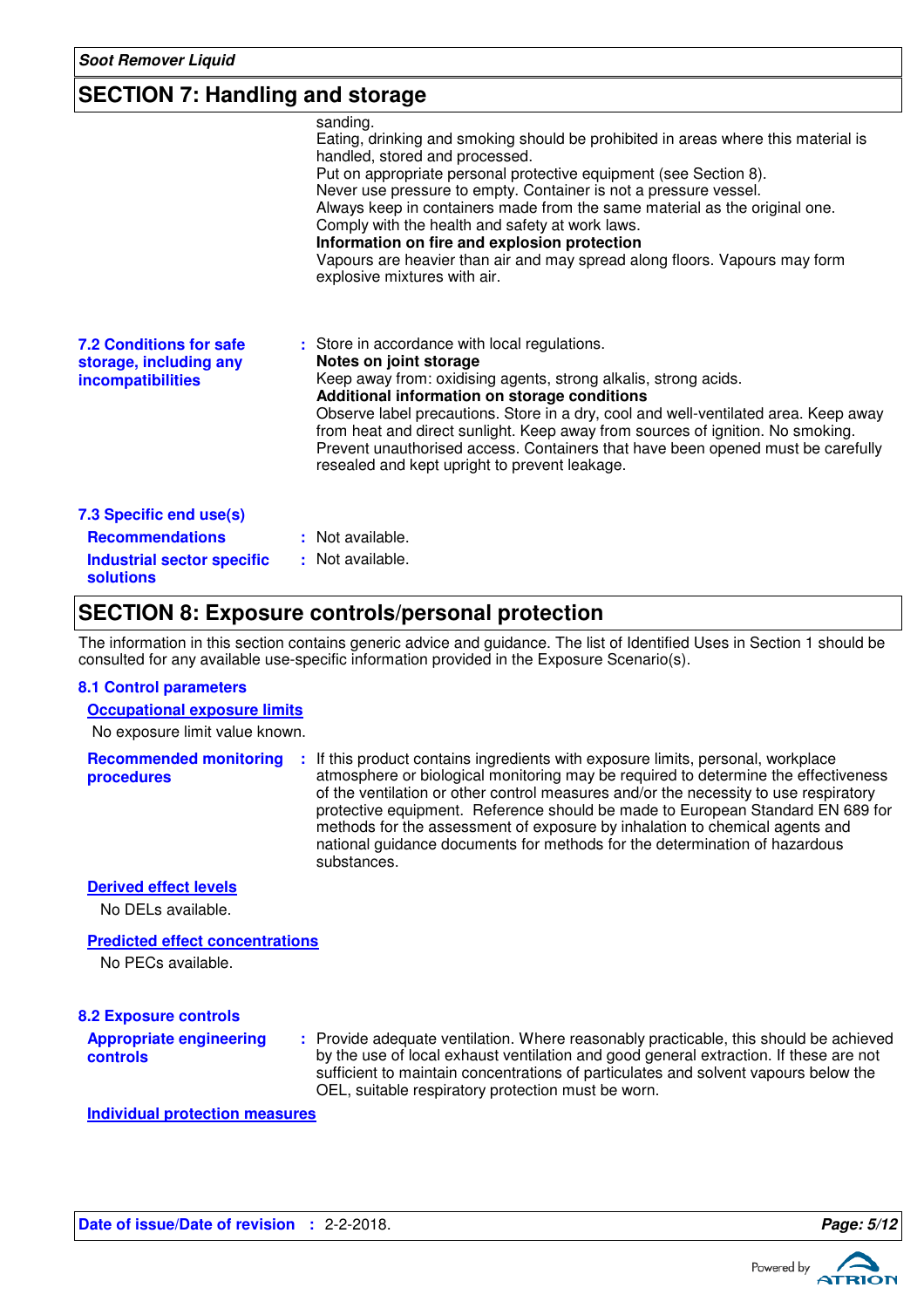### **SECTION 8: Exposure controls/personal protection**

| <b>Hygiene measures</b>                          | : Wash hands, forearms and face thoroughly after handling chemical products, before<br>eating, smoking and using the lavatory and at the end of the working period.<br>Appropriate techniques should be used to remove potentially contaminated clothing.<br>Wash contaminated clothing before reusing. Ensure that eyewash stations and<br>safety showers are close to the workstation location. |
|--------------------------------------------------|---------------------------------------------------------------------------------------------------------------------------------------------------------------------------------------------------------------------------------------------------------------------------------------------------------------------------------------------------------------------------------------------------|
| <b>Eye/face protection</b>                       | : Wear safety glasses with side protection in accordance with EN 166.                                                                                                                                                                                                                                                                                                                             |
| <b>Skin protection</b>                           |                                                                                                                                                                                                                                                                                                                                                                                                   |
| <b>Hand protection</b>                           | : Barrier creams may help to protect the exposed areas of the skin but should not be<br>applied once exposure has occurred.                                                                                                                                                                                                                                                                       |
| <b>Body protection</b>                           | : Personnel should wear antistatic clothing made of natural fibres or of high-<br>temperature-resistant synthetic fibres.                                                                                                                                                                                                                                                                         |
| <b>Other skin protection</b>                     | : Appropriate footwear and any additional skin protection measures should be<br>selected based on the task being performed and the risks involved and should be<br>approved by a specialist before handling this product.                                                                                                                                                                         |
| <b>Respiratory protection</b>                    | : If workers are exposed to concentrations above the exposure limit, they must use<br>appropriate, certified respirators.                                                                                                                                                                                                                                                                         |
| <b>Environmental exposure</b><br><b>controls</b> | : Do not allow to enter drains or watercourses.                                                                                                                                                                                                                                                                                                                                                   |

### **SECTION 9: Physical and chemical properties**

### **9.1 Information on basic physical and chemical properties**

| <b>Appearance</b>                                      |   |                                                                      |
|--------------------------------------------------------|---|----------------------------------------------------------------------|
| <b>Physical state</b>                                  |   | $:$ Liquid.                                                          |
| <b>Colour</b>                                          | ÷ | Blue.                                                                |
| <b>Odour</b>                                           |   | Characteristic.                                                      |
| <b>Odour threshold</b>                                 |   | Not available.                                                       |
| pH                                                     |   | $3$ to $4$                                                           |
| <b>Melting point/freezing point</b>                    |   | Not available.                                                       |
| Initial boiling point and boiling<br>range             | ÷ | Not available.                                                       |
| <b>Flash point</b>                                     |   | Closed cup: Not applicable.                                          |
| <b>Evaporation rate</b>                                |   | Not available.                                                       |
| <b>Flammability (solid, gas)</b>                       |   | Not available.                                                       |
| <b>Burning time</b>                                    |   | Not applicable.                                                      |
| <b>Burning rate</b>                                    |   | Not applicable.                                                      |
| <b>Upper/lower flammability or</b><br>explosive limits |   | Not available.                                                       |
| <b>Vapour pressure</b>                                 |   | Not available.                                                       |
| <b>Vapour density</b>                                  |   | Not available.                                                       |
| <b>Relative density</b>                                |   | 1,11 to 1,13                                                         |
| <b>Solubility(ies)</b>                                 |   | Easily soluble in the following materials: cold water and hot water. |
| <b>Partition coefficient: n-</b><br>octanol/water      |   | Not applicable.                                                      |
| <b>Auto-ignition temperature</b>                       |   | Not applicable.                                                      |
| <b>Decomposition temperature</b>                       |   | Not available.                                                       |
| <b>Viscosity</b>                                       |   | Not available.                                                       |
| <b>Explosive properties</b>                            |   | Not available.                                                       |
| <b>Oxidising properties</b>                            |   | Not available.                                                       |
| <b>9.2 Other information</b>                           |   |                                                                      |
| No additional information.                             |   |                                                                      |

**Date of issue/Date of revision :** 2-2-2018. **Page: 6/12 Page: 6/12** 



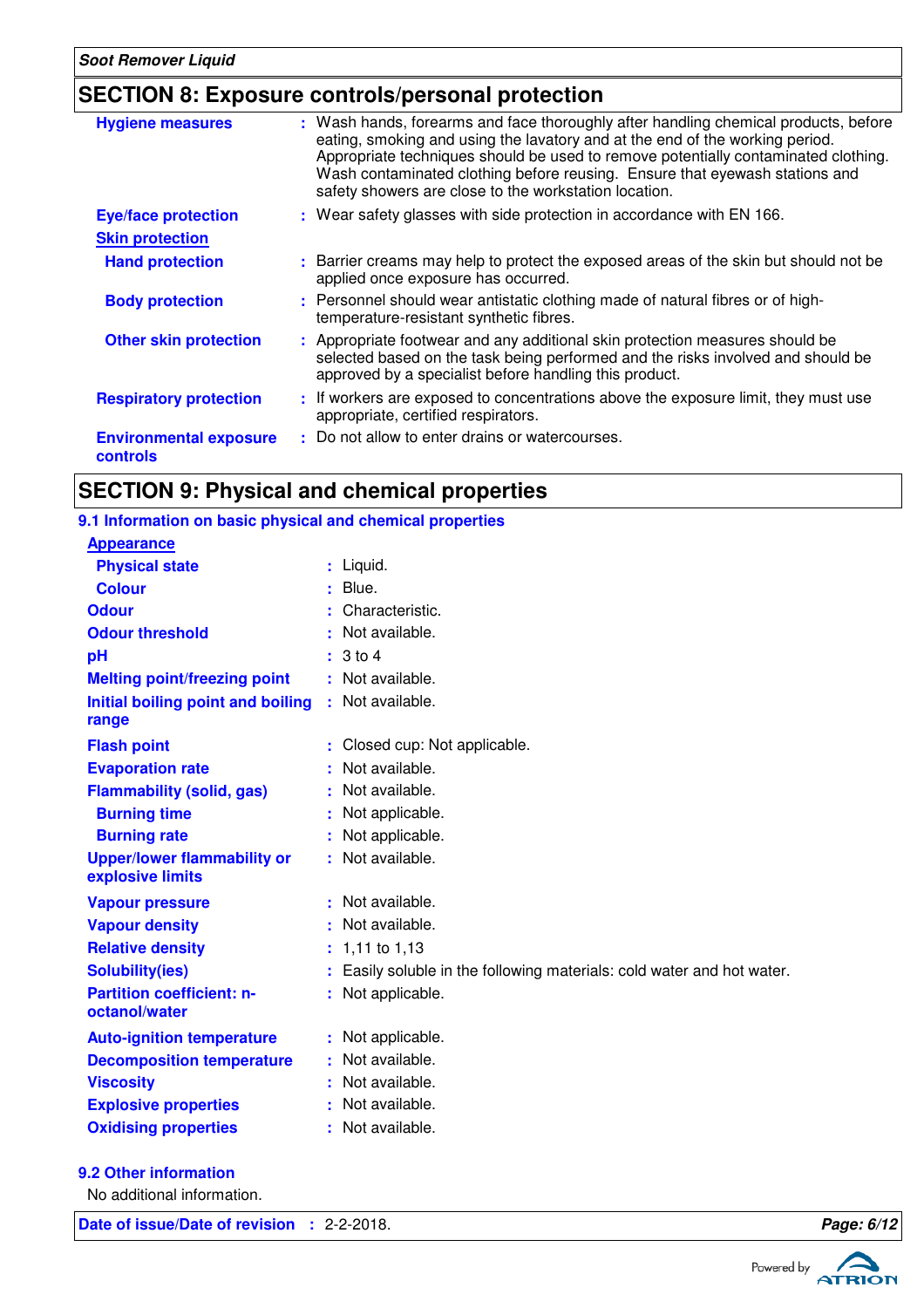| <b>10.1 Reactivity</b>                            |           | : No specific test data related to reactivity available for this product or its ingredients.                                        |
|---------------------------------------------------|-----------|-------------------------------------------------------------------------------------------------------------------------------------|
| <b>10.2 Chemical stability</b>                    |           | : Stable under recommended storage and handling conditions (see section 7).                                                         |
| <b>10.3 Possibility of</b><br>hazardous reactions |           | : Under normal conditions of storage and use, hazardous reactions will not occur.                                                   |
| <b>10.4 Conditions to avoid</b>                   | products. | : When exposed to high temperatures may produce hazardous decomposition                                                             |
| 10.5 Incompatible materials                       |           | : Keep away from the following materials to prevent strong exothermic reactions:<br>oxidising agents, strong alkalis, strong acids. |
| <b>10.6 Hazardous</b><br>decomposition products   |           | : Under normal conditions of storage and use, hazardous decomposition products<br>should not be produced.                           |

### **SECTION 11: Toxicological information**

#### **11.1 Information on toxicological effects**

There are no data available on the preparation itself. The preparation has been assessed following the conventional method of the Dangerous Preparations Directive 1999/45/EC and classified for toxicological hazards accordingly. See sections 3 and 15 for details.

Exposure to component solvent vapour concentrations in excess of the stated occupational exposure limit may result in adverse health effects such as mucous membrane and respiratory system irritation and adverse effects on the kidneys, liver and central nervous system. Symptoms and signs include headache, dizziness, fatigue, muscular weakness, drowsiness and, in extreme cases, loss of consciousness.

Solvents may cause some of the above effects by absorption through the skin. Repeated or prolonged contact with the preparation may cause removal of natural fat from the skin, resulting in non-allergic contact dermatitis and absorption through the skin.

If splashed in the eyes, the liquid may cause irritation and reversible damage.

Ingestion may cause nausea, diarrhea and vomiting.

This takes into account, where known, delayed and immediate effects and also chronic effects of components from short-term and long-term exposure by oral, inhalation and dermal routes of exposure and eye contact.

#### **Acute toxicity**

| <b>Product/ingredient name</b> | <b>Result</b> | <b>Species</b> | <b>Dose</b> | <b>Exposure</b> |
|--------------------------------|---------------|----------------|-------------|-----------------|
| ammonium nitrate               | LD50 Oral     | Rat            | 2217 mg/kg  |                 |
| copper sulphate                | LD50 Oral     | Rat            | 300 mg/kg   |                 |

**Conclusion/Summary :** Not available.

|  |  |  | <b>Acute toxicity estimates</b> |
|--|--|--|---------------------------------|
|--|--|--|---------------------------------|

|                                            | <b>Route</b>     | <b>ATE value</b> |            |
|--------------------------------------------|------------------|------------------|------------|
| Oral                                       |                  | 11185,7 mg/kg    |            |
| <b>Irritation/Corrosion</b>                |                  |                  |            |
| <b>Conclusion/Summary</b>                  | : Not available. |                  |            |
| <b>Sensitisation</b>                       |                  |                  |            |
| <b>Conclusion/Summary</b>                  | : Not available. |                  |            |
| <b>Mutagenicity</b>                        |                  |                  |            |
| <b>Conclusion/Summary</b>                  | : Not available. |                  |            |
| <b>Carcinogenicity</b>                     |                  |                  |            |
| <b>Conclusion/Summary</b>                  | : Not available. |                  |            |
| <b>Reproductive toxicity</b>               |                  |                  |            |
| Date of issue/Date of revision : 2-2-2018. |                  |                  | Page: 7/12 |



Powered by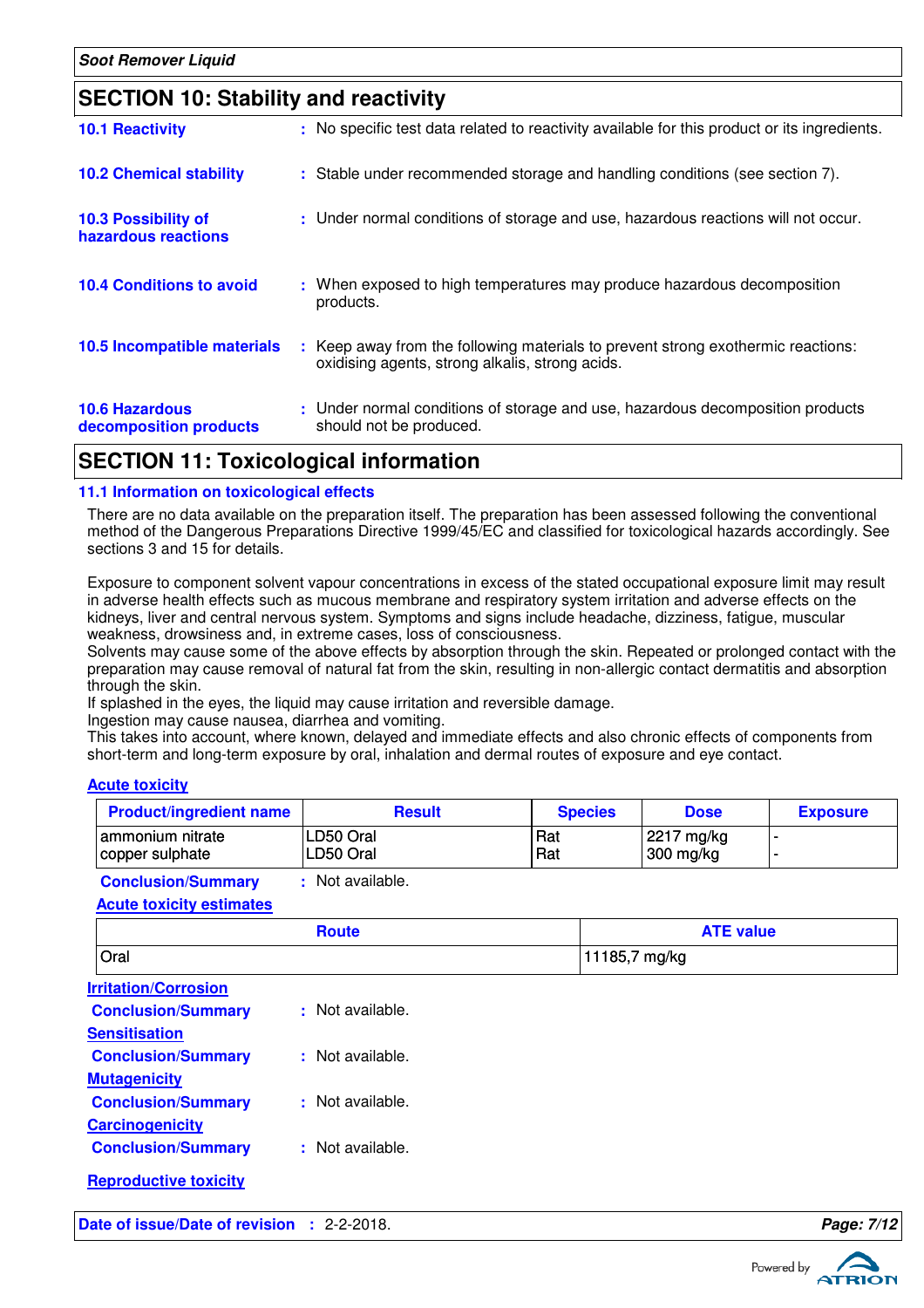### **SECTION 11: Toxicological information**

**Conclusion/Summary :** Not available.

**Teratogenicity**

**Conclusion/Summary :** Not available.

# **Specific target organ toxicity (single exposure)**

Not available.

#### **Specific target organ toxicity (repeated exposure)**

Not available.

#### **Aspiration hazard**

Not available.

**Other information :**

: Not available.

### **SECTION 12: Ecological information**

#### **12.1 Toxicity**

There are no data available on the preparation itself. Do not allow to enter drains or watercourses.

The preparation has been assessed following the conventional method of the Dangerous Preparations Directive 1999/45/EC and is classified for eco-toxicological properties accordingly. See Sections 3 and 15 for details.

| <b>Product/ingredient name</b>      | <b>Result</b>                                                                                            | <b>Species</b>                                                                                    | <b>Exposure</b>                 |
|-------------------------------------|----------------------------------------------------------------------------------------------------------|---------------------------------------------------------------------------------------------------|---------------------------------|
| ammonium nitrate<br>copper sulphate | Chronic NOEC >6 mg/L Fresh water<br>Acute EC50 0,4 ug/L Marine water<br>Acute EC50 16,2 ug/L Fresh water | Crustaceans - Cladocera<br>Algae - Isochrysis galbana<br>Aquatic plants - Lemna<br>aequinoctialis | 21 days<br>72 hours<br>96 hours |
|                                     | Acute EC50 1,4 ug/L Fresh water                                                                          | Crustaceans - Bosmina<br>longirostris - Neonate                                                   | 48 hours                        |
|                                     | Acute LC50 0,01 to 0,011 ng/ml Fresh<br>water                                                            | Daphnia - Daphnia magna -<br>Neonate - 0 to 24 hours                                              | 48 hours                        |
|                                     | Acute LC50 0,057 ug/L Fresh water                                                                        | Fish - Cirrhinus mrigala - 4,5 cm<br>- 3 a                                                        | 196 hours                       |
|                                     | Chronic NOEC 5,06 ug/L Marine water                                                                      | Crustaceans - Moina mongolica<br>- Neonate - 12 to 24 hours                                       | 21 days                         |
|                                     | Chronic NOEC 10 ug/L Fresh water                                                                         | Daphnia - Daphnia magna -<br>Instar - es7:k56s:7pt                                                | 21 days                         |
|                                     | Chronic NOEC 0,0016 mg/L Fresh<br>water                                                                  | Fish - Tilapia guineensis -<br>Fingerling - 65 mm - 49,5 to<br>51,33g                             | 28 days                         |

**Conclusion/Summary :** Not available.

#### **12.2 Persistence and degradability**

**Conclusion/Summary :** Not available.

### **12.3 Bioaccumulative potential**

| <b>Product/ingredient name</b> | $\blacksquare$ Log $\mathsf{P}_{\mathsf{ow}}$ | <b>BCF</b> | <b>Potential</b> |
|--------------------------------|-----------------------------------------------|------------|------------------|
| Soot Remover Liquid            |                                               |            | l low            |

#### **12.4 Mobility in soil**

| <b>Soil/water partition</b><br><b>coefficient</b> (K <sub>oc</sub> ) | : Not available. |
|----------------------------------------------------------------------|------------------|
| <b>Mobility</b>                                                      | : Not available. |

**Date of issue/Date of revision :** 2-2-2018. **Page: 8/12**

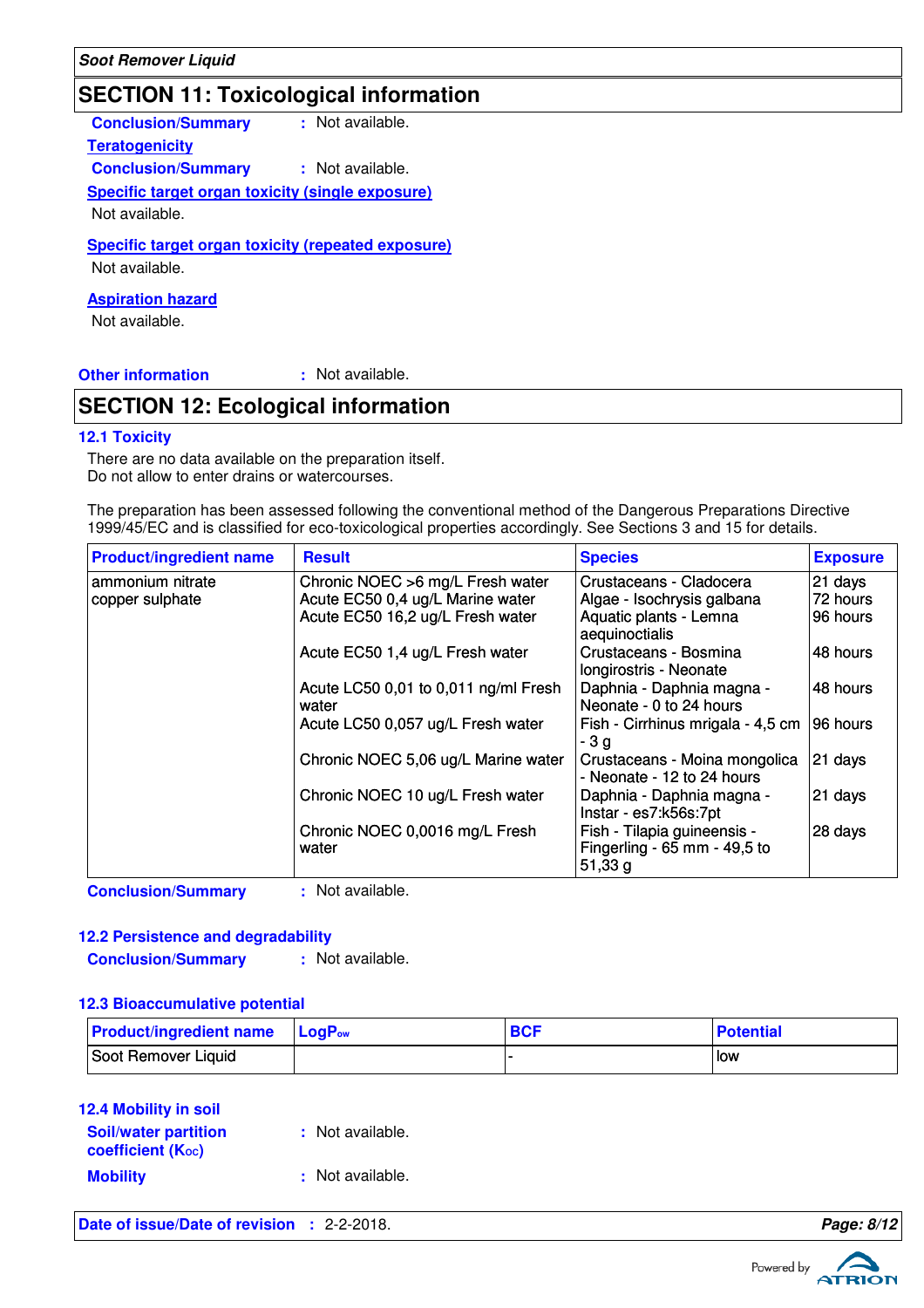### **SECTION 12: Ecological information**

#### **PBT** : Not applicable. **vPvB :** Not applicable. **12.5 Results of PBT and vPvB assessment**

**12.6 Other adverse effects** : No known significant effects or critical hazards.

### **SECTION 13: Disposal considerations**

The information in this section contains generic advice and guidance. The list of Identified Uses in Section 1 should be consulted for any available use-specific information provided in the Exposure Scenario(s).

Do not allow to enter drains or watercourses.

Dispose of according to all federal, state and local applicable regulations.

#### **13.1 Waste treatment methods**

| <b>Product</b>             |                                                                                                                                                                                                                                                                                                                                                                                                                                                                                                                                                               |
|----------------------------|---------------------------------------------------------------------------------------------------------------------------------------------------------------------------------------------------------------------------------------------------------------------------------------------------------------------------------------------------------------------------------------------------------------------------------------------------------------------------------------------------------------------------------------------------------------|
| <b>Methods of disposal</b> | : The generation of waste should be avoided or minimised wherever possible.<br>Significant quantities of waste product residues should not be disposed of via the<br>foul sewer but processed in a suitable effluent treatment plant. Dispose of surplus<br>and non-recyclable products via a licensed waste disposal contractor. Disposal of<br>this product, solutions and any by-products should at all times comply with the<br>requirements of environmental protection and waste disposal legislation and any<br>regional local authority requirements. |
| <b>Hazardous waste</b>     | : The classification of the product may meet the criteria for a hazardous waste.                                                                                                                                                                                                                                                                                                                                                                                                                                                                              |
| <b>Packaging</b>           |                                                                                                                                                                                                                                                                                                                                                                                                                                                                                                                                                               |
| <b>Methods of disposal</b> | : The generation of waste should be avoided or minimised wherever possible. Waste<br>packaging should be recycled. Incineration or landfill should only be considered<br>when recycling is not feasible.                                                                                                                                                                                                                                                                                                                                                      |
| <b>Special precautions</b> | : This material and its container must be disposed of in a safe way. Care should be<br>taken when handling emptied containers that have not been cleaned or rinsed out.<br>Empty containers or liners may retain some product residues. Avoid dispersal of<br>spilt material and runoff and contact with soil, waterways, drains and sewers.                                                                                                                                                                                                                  |

# **SECTION 14: Transport information**

|                                                                   | <b>ADR/RID</b>                                                                                  | <b>ADN/ADNR</b>                                                                                 | <b>IMDG</b>                                                                                                                               | <b>IATA</b>                                                                    |
|-------------------------------------------------------------------|-------------------------------------------------------------------------------------------------|-------------------------------------------------------------------------------------------------|-------------------------------------------------------------------------------------------------------------------------------------------|--------------------------------------------------------------------------------|
| 14.1 UN number                                                    | <b>UN3082</b>                                                                                   | <b>UN3082</b>                                                                                   | <b>UN3082</b>                                                                                                                             | <b>UN3082</b>                                                                  |
| 14.2 UN proper<br>shipping name                                   | <b>ENVIRONMENTALLY</b><br><b>HAZARDOUS</b><br>SUBSTANCE,<br>LIQUID, N.O.S.<br>(copper sulphate) | <b>ENVIRONMENTALLY</b><br><b>HAZARDOUS</b><br>SUBSTANCE,<br>LIQUID, N.O.S.<br>(copper sulphate) | <b>ENVIRONMENTALLY</b><br><b>HAZARDOUS</b><br>SUBSTANCE,<br>LIQUID, N.O.S.<br>(copper sulphate).<br>Marine pollutant<br>(copper sulphate) | Environmentally<br>hazardous substance,<br>liquid, n.o.s. (copper<br>sulphate) |
| <b>14.3 Transport</b><br>hazard class(es)                         | 9                                                                                               | 9<br>$\mathbf{\mathbf{\downarrow}}_{2}$                                                         | 9                                                                                                                                         | 9<br>$\mathbf{\mathbf{\Psi}}_{2}$                                              |
| 14.4 Packing<br>group                                             | $\mathbf{III}$                                                                                  | III                                                                                             | Ш                                                                                                                                         | $\mathbf{III}$                                                                 |
| 14.5<br><b>Environmental</b><br>hazards                           | Yes.                                                                                            | Yes.                                                                                            | Yes.                                                                                                                                      | Yes.                                                                           |
| Page: 9/12<br>Date of issue/Date of revision<br>$: 2 - 2 - 2018.$ |                                                                                                 |                                                                                                 |                                                                                                                                           |                                                                                |

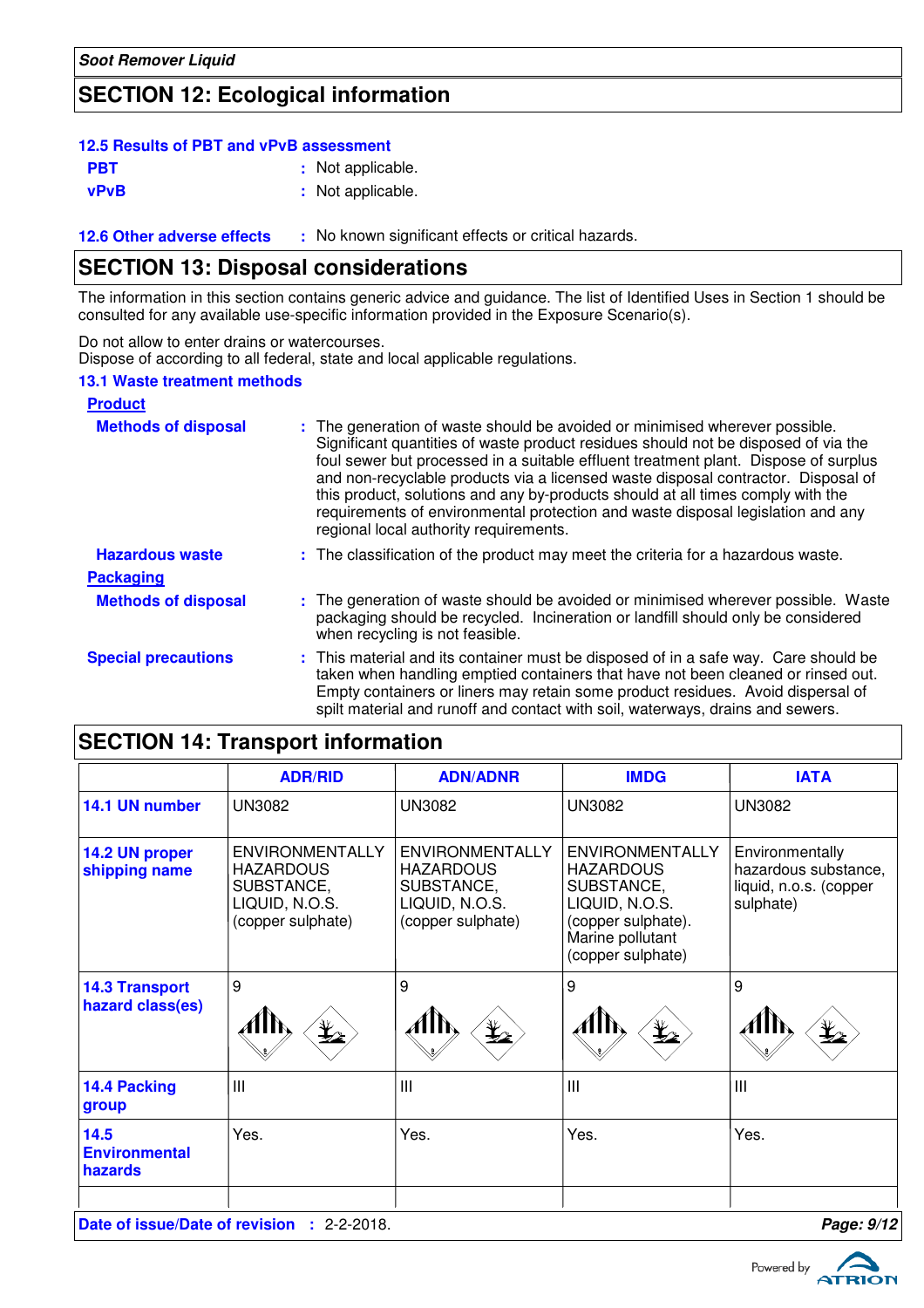### **SECTION 14: Transport information**

| <b>14.6 Special</b><br>precautions for<br>user | <b>Transport within</b><br>user's premises:<br>always transport in<br>closed containers that<br>are upright and<br>secure. Ensure that<br>persons transporting<br>the product know what<br>to do in the event of an<br>accident or spillage. | <b>Transport within</b><br>user's premises:<br>always transport in<br>closed containers that<br>are upright and<br>secure. Ensure that<br>persons transporting<br>the product know what<br>to do in the event of an<br>accident or spillage. | <b>Transport within</b><br>user's premises:<br>always transport in<br>closed containers that<br>are upright and<br>secure. Ensure that<br>persons transporting<br>the product know what<br>to do in the event of an<br>accident or spillage. | <b>Transport within</b><br>user's premises:<br>always transport in<br>closed containers that<br>are upright and<br>secure. Ensure that<br>persons transporting<br>the product know what<br>to do in the event of an<br>accident or spillage.                                                                                             |
|------------------------------------------------|----------------------------------------------------------------------------------------------------------------------------------------------------------------------------------------------------------------------------------------------|----------------------------------------------------------------------------------------------------------------------------------------------------------------------------------------------------------------------------------------------|----------------------------------------------------------------------------------------------------------------------------------------------------------------------------------------------------------------------------------------------|------------------------------------------------------------------------------------------------------------------------------------------------------------------------------------------------------------------------------------------------------------------------------------------------------------------------------------------|
| <b>Additional</b><br><b>information</b>        | <b>Hazard identification</b><br>number<br>90<br><b>Limited quantity</b><br>LQ7<br><b>Special provisions</b><br>274 601<br>Tunnel code<br>(E)                                                                                                 |                                                                                                                                                                                                                                              | <b>Emergency</b><br>schedules (EmS)<br>$F-A, S-F$                                                                                                                                                                                            | Passenger and<br><b>Cargo Aircraft</b><br>Quantity limitation:<br>450L<br>Packaging<br>instructions: 914<br><b>Cargo Aircraft Only</b><br>Quantity limitation:<br>450L<br>Packaging<br>instructions: 914<br><b>Limited Quantities -</b><br><b>Passenger Aircraft</b><br>Quantity limitation:<br>30 kg<br>Packaging<br>instructions: Y914 |

**14.7 Transport in bulk according to Annex II of MARPOL 73/78 and the IBC Code :** Not available.

### **SECTION 15: Regulatory information**

**15.1 Safety, health and environmental regulations/legislation specific for the substance or mixture EU Regulation (EC) No. 1907/2006 (REACH)**

**Annex XIV - List of substances subject to authorisation**

**Substances of very high concern**

None of the components are listed.

| <b>Annex XVII - Restrictions</b><br>on the manufacture,<br>placing on the market and<br>use of certain dangerous<br>substances, mixtures and<br>articles | : Not applicable.                        |
|----------------------------------------------------------------------------------------------------------------------------------------------------------|------------------------------------------|
| <b>Other EU regulations</b>                                                                                                                              |                                          |
| <b>VOC for Ready-for-Use</b><br><b>Mixture</b>                                                                                                           | : Not applicable.                        |
| <b>Europe inventory</b>                                                                                                                                  | : All components are listed or exempted. |
| <b>Black List Chemicals</b>                                                                                                                              | : Not listed                             |
| <b>Priority List Chemicals</b>                                                                                                                           | : Not listed                             |
| <b>Integrated pollution</b><br>prevention and control<br>list (IPPC) - Air                                                                               | : Not listed                             |
|                                                                                                                                                          |                                          |

**Date of issue/Date of revision :** 2-2-2018. **Page: 10/12 Page: 10/12** 

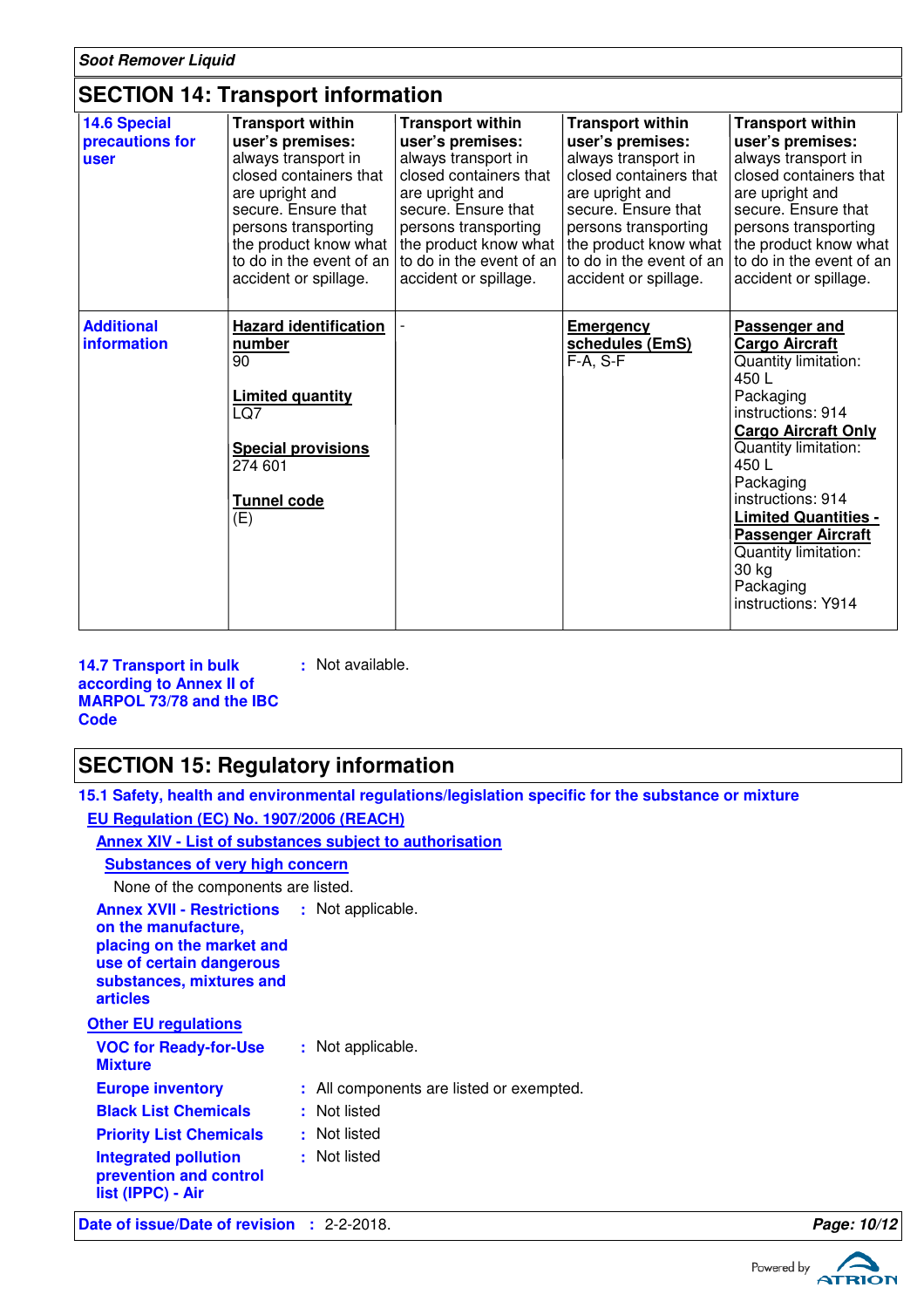### **SECTION 15: Regulatory information**

| <b>SECTION 15: Regulatory information</b>                                          |                                                                                                                                                                                                                                                                                                     |                                                                                                   |  |  |
|------------------------------------------------------------------------------------|-----------------------------------------------------------------------------------------------------------------------------------------------------------------------------------------------------------------------------------------------------------------------------------------------------|---------------------------------------------------------------------------------------------------|--|--|
| <b>Integrated pollution</b><br>prevention and control<br>list (IPPC) - Water       | : Not listed                                                                                                                                                                                                                                                                                        |                                                                                                   |  |  |
| <b>Industrial use</b>                                                              | : The information contained in this safety data sheet does not constitute the user's<br>own assessment of workplace risks, as required by other health and safety<br>legislation. The provisions of the national health and safety at work regulations apply<br>to the use of this product at work. |                                                                                                   |  |  |
| <b>International regulations</b>                                                   |                                                                                                                                                                                                                                                                                                     |                                                                                                   |  |  |
| <b>Chemical Weapons</b><br><b>Convention List Schedule I</b><br><b>Chemicals</b>   | : Not listed                                                                                                                                                                                                                                                                                        |                                                                                                   |  |  |
| <b>Chemical Weapons</b><br><b>Convention List Schedule II</b><br><b>Chemicals</b>  | : Not listed                                                                                                                                                                                                                                                                                        |                                                                                                   |  |  |
| <b>Chemical Weapons</b><br><b>Convention List Schedule III</b><br><b>Chemicals</b> | : Not listed                                                                                                                                                                                                                                                                                        |                                                                                                   |  |  |
| <b>15.2 Chemical Safety</b><br><b>Assessment</b>                                   | : This product contains substances for which Chemical Safety Assessments are still<br>required.                                                                                                                                                                                                     |                                                                                                   |  |  |
| <b>SECTION 16: Other information</b>                                               |                                                                                                                                                                                                                                                                                                     |                                                                                                   |  |  |
| <b>CEPE code</b>                                                                   | : 1                                                                                                                                                                                                                                                                                                 |                                                                                                   |  |  |
| $\nabla$ Indicates information that has changed from previously issued version.    |                                                                                                                                                                                                                                                                                                     |                                                                                                   |  |  |
| <b>Abbreviations and</b>                                                           | $:$ ATE = Acute Toxicity Estimate                                                                                                                                                                                                                                                                   |                                                                                                   |  |  |
| acronyms                                                                           |                                                                                                                                                                                                                                                                                                     | CLP = Classification, Labelling and Packaging Regulation [Regulation (EC) No.                     |  |  |
|                                                                                    | 1272/2008]<br>DNEL = Derived No Effect Level                                                                                                                                                                                                                                                        |                                                                                                   |  |  |
|                                                                                    |                                                                                                                                                                                                                                                                                                     | EUH statement = CLP-specific Hazard statement                                                     |  |  |
|                                                                                    | PNEC = Predicted No Effect Concentration                                                                                                                                                                                                                                                            |                                                                                                   |  |  |
|                                                                                    | RRN = REACH Registration Number                                                                                                                                                                                                                                                                     |                                                                                                   |  |  |
|                                                                                    |                                                                                                                                                                                                                                                                                                     | Procedure used to derive the classification according to Regulation (EC) No. 1272/2008 [CLP/GHS]  |  |  |
| <b>Classification</b>                                                              |                                                                                                                                                                                                                                                                                                     | <b>Justification</b>                                                                              |  |  |
| Aquatic Acute 1, H400                                                              |                                                                                                                                                                                                                                                                                                     | <b>Calculation method</b>                                                                         |  |  |
| Aquatic Chronic 1, H410                                                            |                                                                                                                                                                                                                                                                                                     | <b>Calculation method</b>                                                                         |  |  |
|                                                                                    |                                                                                                                                                                                                                                                                                                     |                                                                                                   |  |  |
| <b>Full text of abbreviated H</b><br><b>statements</b>                             | : H272<br>May intensify fire; oxidiser.<br>Harmful if swallowed.<br>H302                                                                                                                                                                                                                            |                                                                                                   |  |  |
|                                                                                    | H315<br>Causes skin irritation.                                                                                                                                                                                                                                                                     |                                                                                                   |  |  |
|                                                                                    | H319<br>Causes serious eye irritation.                                                                                                                                                                                                                                                              |                                                                                                   |  |  |
|                                                                                    | H400                                                                                                                                                                                                                                                                                                | Very toxic to aquatic life.                                                                       |  |  |
|                                                                                    | H410                                                                                                                                                                                                                                                                                                | Very toxic to aquatic life with long lasting effects.                                             |  |  |
| <b>Full text of classifications</b>                                                | : Acute Tox. 4, H302<br>Aquatic Acute 1, H400                                                                                                                                                                                                                                                       | <b>ACUTE TOXICITY: ORAL - Category 4</b>                                                          |  |  |
| [CLP/GHS]                                                                          | <b>AQUATIC TOXICITY (ACUTE) - Category 1</b>                                                                                                                                                                                                                                                        |                                                                                                   |  |  |
|                                                                                    | Aquatic Chronic 1, H410<br>Eye Irrit. 2, H319                                                                                                                                                                                                                                                       | <b>AQUATIC TOXICITY (CHRONIC) - Category 1</b><br>SERIOUS EYE DAMAGE/ EYE IRRITATION - Category 2 |  |  |

R8- Contact with combustible material may cause fire. R22- Harmful if swallowed. R36- Irritating to eyes. R36/38- Irritating to eyes and skin. R50/53- Very toxic to aquatic organisms, may cause long-term adverse effects in the aquatic environment. **Full text of abbreviated R phrases :** Ox. Sol. 3, H272 OXIDIZING SOLIDS - Category 3 Skin Irrit. 2, H315 SKIN CORROSION/IRRITATION - Category 2

**Date of issue/Date of revision :** 2-2-2018. **Page: 11/12**